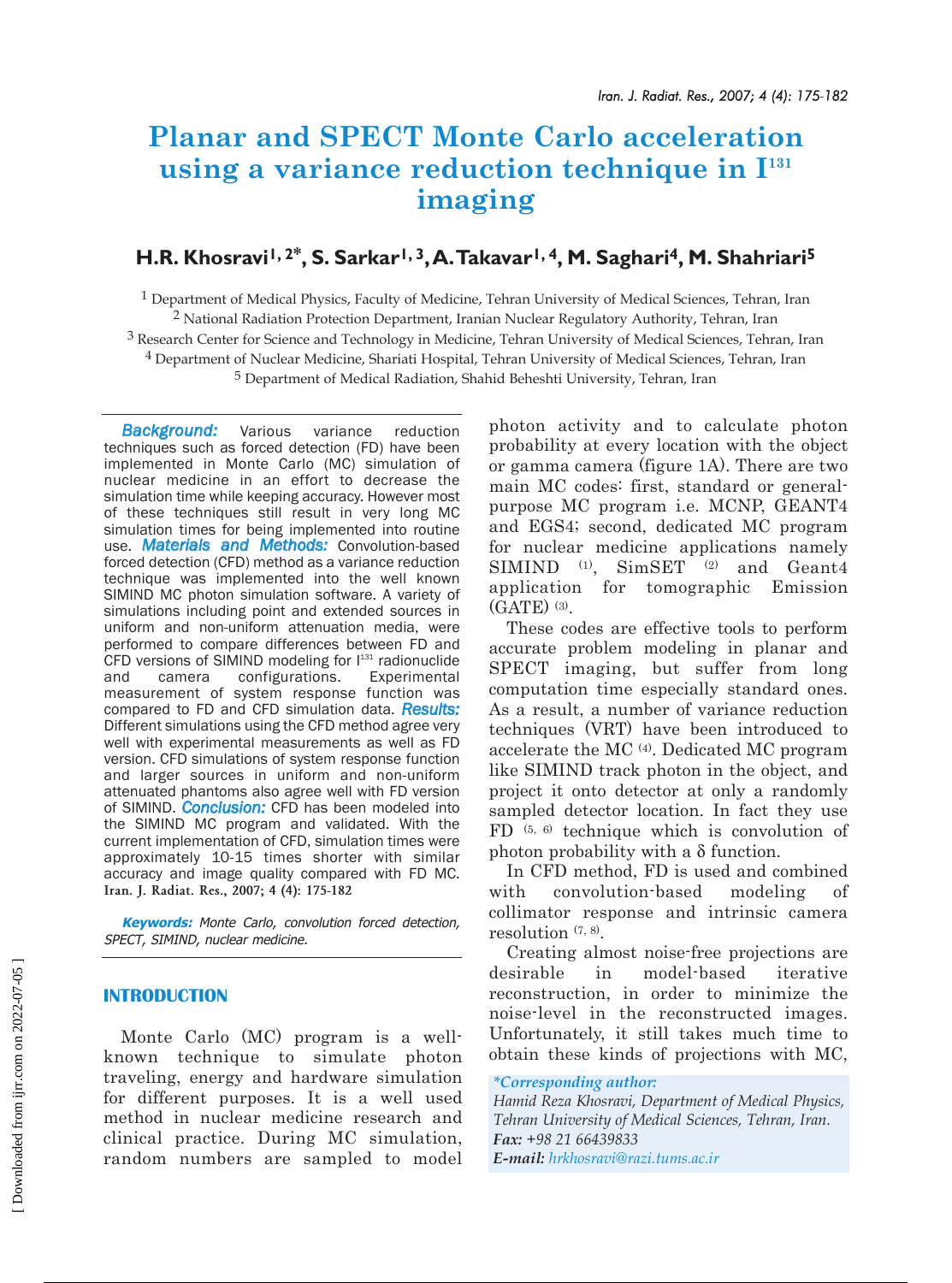#### *H.R. Khosravi, S. Sarkar, A. Takavar et al.*

despite the use of known VRTs like FD. Therefore, it is very important to further reduce the time needed to generate almost noise-free projections.

This is especially true for high energy photon radionuclide such as  $I<sup>131</sup>$  which has complicated radiation decay and requires the modeling of back scattering off camera components behind the crystal and the penetration of the walls of the collimator.

The aim of this work is to implement further improvements to MC modeling in order to provide faster and more accurate simulations of planar and SPECT  $I<sup>131</sup>$  imaging by implementing CFD into SIMIND MC dedicated program.

#### **MATERIALS AND METHODS**

# *CFD modeling*

In regular SIMIND, the path of a photon through an object is evaluated and considered as photoelectric absorption and Compton scattering. When a photon reached the last scatter point in the simulated object, it is projected into a single location on the gamma camera. To do this, SIMIND uses the FD process whereby at the last point of scatter within the object, the photon is always directed towards the gamma camera. The location projected to the camera is a random location within the collimator response function. As such, the detected location is something like what you can see in figure 1A.

In CFD method, regular SIMIND is used to

track the transit of photons through the object, and again the last scatter point is used to project the photon onto an area of gamma camera. Indeed, by calculating analytical point spread function (PSF), photon gets blurred over this area on detector. However, rather than projecting the photon to a single point within the collimator response function, the photon is projected into all points within the response function. This is typically Gaussian shaped, and varies with sourcedetector or (collimator) distance, intrinsic resolution and collimator type (figure 1B).

A blurring kernel defined by the PSF is implemented analytically to model detector response based on collimator parameters and source-detector distance. The positions and weights of last photon scatter site  $(x,y,z)$  are stored in a sub-projection layer during photon transport (figure 1C). And this subprojection layer is convolved with an appropriate PSF.

In the case of septal penetration, the blurring kernel is calculated according to new collimator subroutine that includes collimator interaction (scatter and penetration) as well as geometric response function (9).

CFD is inserted into SIMIND MC Version 4.4 code in order to improve simulation time and accuracy. Implementation of CFD into SIMIND was performed by using a FORTRAN script routine named "score.f" which SIMIND author has provided the opportunity for user to make its own code implementing. These routines should set up the different energy windows used for acquisition of photons and therefore are



Figure 1. Illustration of different scatter photon simulation, A) FD detection, B) CFD detection and C) showing the layers for CFD detection.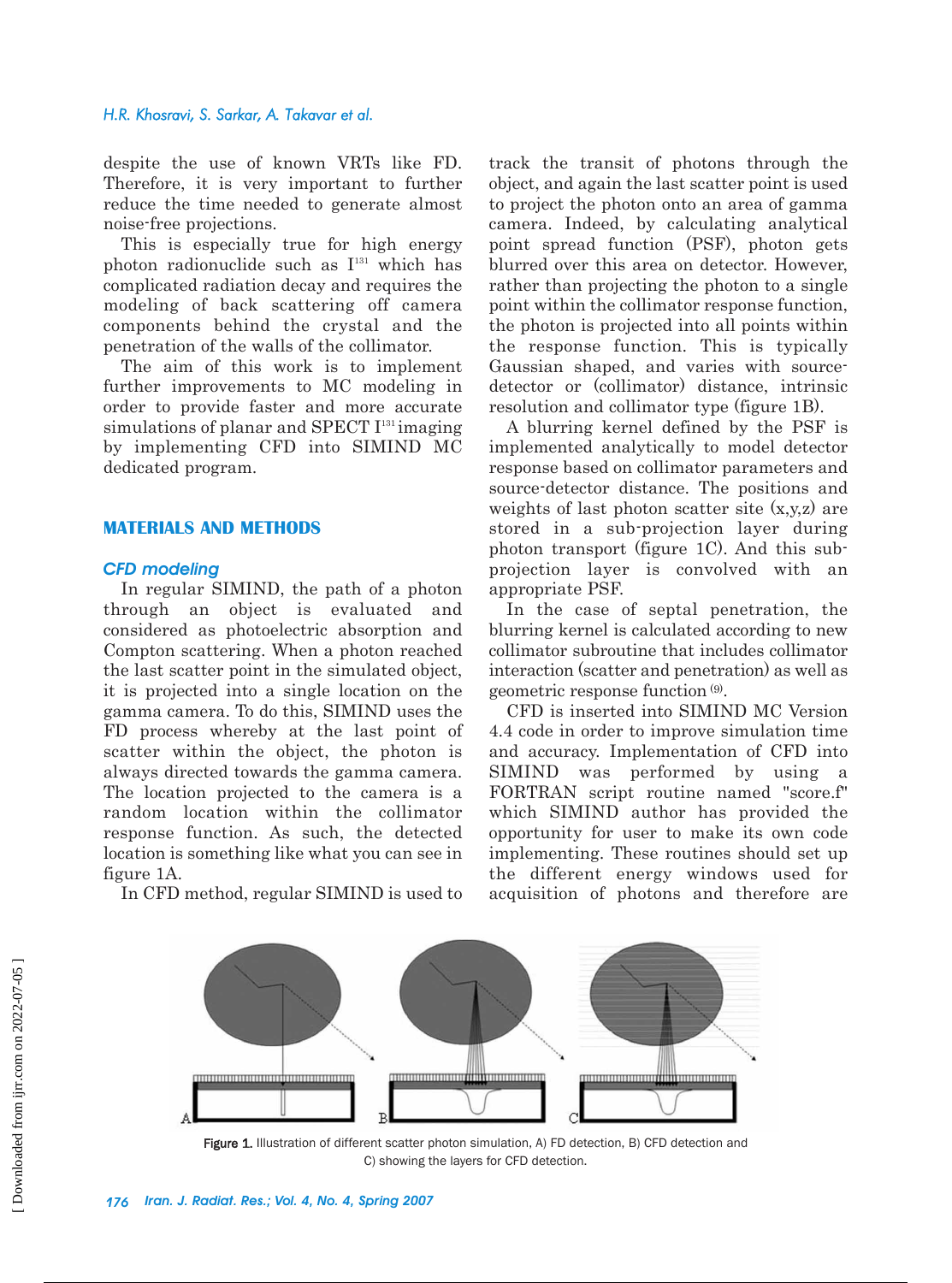isotope specific and uses their own photon energies and probabilities. At various steps during the photon transit process, SIMIND looks to the score.f routine to see what it should do. If there was a score.f it execute the script, otherwise the normal SIMIND will run. It should be noted that we use our own source and density maps as input files to SIMIND for all experiments and it didn't use any SIMIND internal source or density map and isotope specifications.

# *Simulation*

Different projections of I131 point and block sources in air and extended emission distributions in the voxelised Zubal phantom  $(10)$  were generated.

The simulations included 3 orders of scatter. Projections were simulated with the camera position exactly such as SIMIND coordinate system. The collimator parameters used was high energy general purpose parallel-hole for GE-Infinia (GE Healthcare-Americas, Milwaukee, WI, USA) and ADAC Epic Argus (ADAC Laboratories, 540 Alder Drive, Milpitas, CA 95035, USA) gamma cameras. Hole shapes of collimators were hexagonal.

To simulate the photons that re-enter the NaI crystal after backscattering off various objects behind the crystal, in this work a 5cm slab of Pyrex was used directly below the NaI crystal to include the effect of backscattered photons (11).

The energy resolution was set to  $\pm 10\%$ , the energy windows were centered at 364 keV. The voxel sizes were 0.442cm×0.442cm×0.442cm for 3D Zubal phantom with a 128×128×128 matrix size and 0.221cm×0.221cm×0.221cm with a grid sizes of 256×256×256 for point, sheet and block sources.

For Zubal phantom, the relative activity concentrations were chosen as the background, the lungs, the kidneys, the liver, the myocardium and the lesions in the ratio 1:5:50:50:100:250, respectively. Images were generated in 128×128 transaxial and 1 axial projection using a 0.442 cm projection bin size. The photon history to create low-noise MC projections was  $2 \times 10^{9}$  (7) that there were

8.7×108 average counts in each pixel.

# *Evaluation of MC method*

In order to evaluate CFD code the following works have been done. Projections were experimentally measured and simulated for I131 point sources to measure system PSF. And also point and extended sources in uniform and non-uniform (Zubal) phantoms (10) were simulated with both regular FD and CFD SIMIND.

First of all, the system point spread function (PSF) was measured using a  $\sim$ 1 mm diameter point source  $(196 \text{ MBq for } I^{131})$  in air at different distances. Then, the results were compared with the results from FD and CFD simulation of a point source in air at 0-50 cm with 5 cm interval distances. The point source was positioned so that it was approximately directly over the centre of a collimator hole and was moved along the direction parallel to the holes' axis to different distances from the collimator face. The projection images were recorded into 1024×1024 matrices with a 0.5525 mm pixel size. The same parameters were used in the FD and CFD simulation.

The system point spread function was calculated by fitting profiles of the point source projection images with a Gaussian function (this performs in accordance with NEMA specifications in terms of fit parabolic function to peak with linear interpolation). The system point spread function in pixels was then multiplied by the pixel size  $(0.05525)$ cm) to yield the system PSF (FWHM) in cm.

The photon history to create low-noise MC projections for point sources was  $15\times10^{8}$  (7) that there were 4.45×108 average counts in each pixel.

#### *Validation methods*

The accuracy of CFD was validated by the following method:

1) Point source response based on comparison between experiment, FD and CFD according to section 2.3.

The correlation coefficient was calculated between FD-experimental data and CFDexperimental data according to the question 1: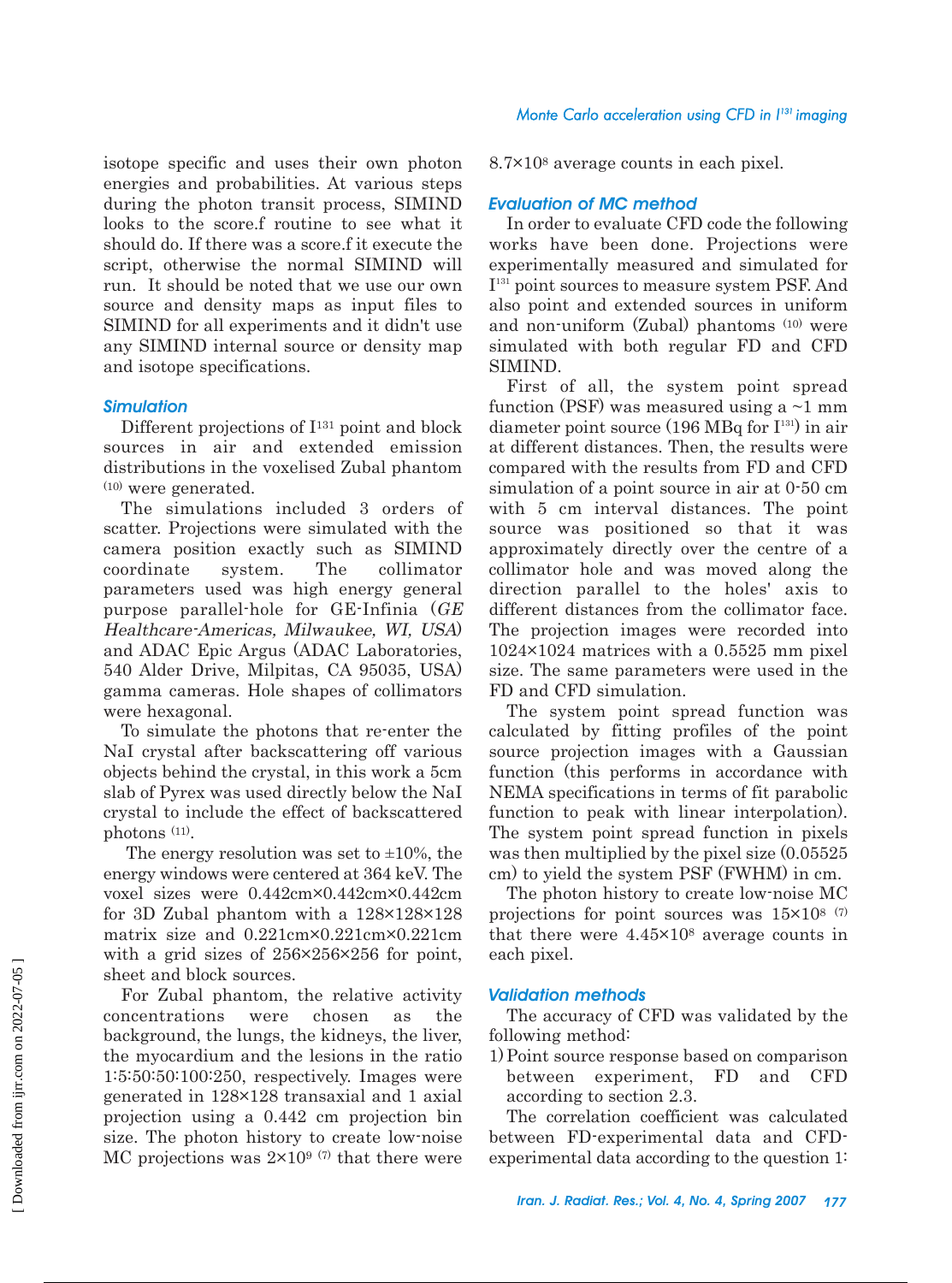$$
r^{2} = \frac{\left(\Sigma xy - n\overline{xy}\right)^{2}}{\left(\Sigma x^{2} - n\overline{x}^{2}\right)^{2}\left(\Sigma y^{2} - n\overline{y}^{2}\right)^{2}}
$$
(1)

where  $r^2$  (R-square) is the square of the correlation between the experimental data and the simulated data values, each  $r^2$  value closer to 1 indicating a better fit. x,  $\bar{x}$  are experimental data and its mean, y,  $\overline{\mathbf{y}}$  are FD or CFD data and their mean, n is the number of data points.

- 2) Simulation times of sheet and block source projections for a given noise level. The coefficients of variation were calculated as ratio between standard deviation and mean pixel value of projections and their simulation times.
- 3) FD and CFD projections of Zubal phantom for different histories compared to low noise projection generated by FD method. The high count standard FD projection is referred to as reference projection. Also, the noise and error properties of CFD and FD estimated projections were compared by taking the Universal Image Quality Index (UIQI) (12) in the estimated projections using the reference projection

To compare reference projections to CFD and FD projections, UIQI method includes and considers correlation coefficient, luminance and contrast between reference and estimated projections. UIQI values or in short term Q values closer to 1 indicate a better match to reference projection image. The speed-up factor of CFD was determined by comparing the simulation times of CFD and FD estimated projections at equal CV for uniform sources and Q factor for non-uniform phantoms.

#### **RESULTS**

Figure 2 shows the acquired and simulated spatial resolution results in terms of FWHM for a point source of  $I<sup>131</sup>$  in air along both X (A) and Y (B) axes for the GE-Infinia camera with HEGP collimator, respectively.

A very good agreement between experiments, FD and CFD simulations can be seen for both axes and or both codes. Some small

*178 Iran. J. Radiat. Res.; Vol. 4, No. 4, Spring 2007*

differences were seen which are likely due to the inaccuracy in the alignment of the point source to the axis of the collimator holes and /or are probably related to inaccuracies in the measurement of the energy resolution or the assumption that it depends on the square root of energy or misalignment of the photopeak with the energy-window centre.

It has to be mentioned that due to the influence of collimator septa, the resulting profiles can exhibit fluctuations which are



Figure 2. Comparison of the spatial resolutions, measured, FD and CFD simulated for  $1^{131}$ A: X-direction B: Y-direction for (GE-Infinia Camera).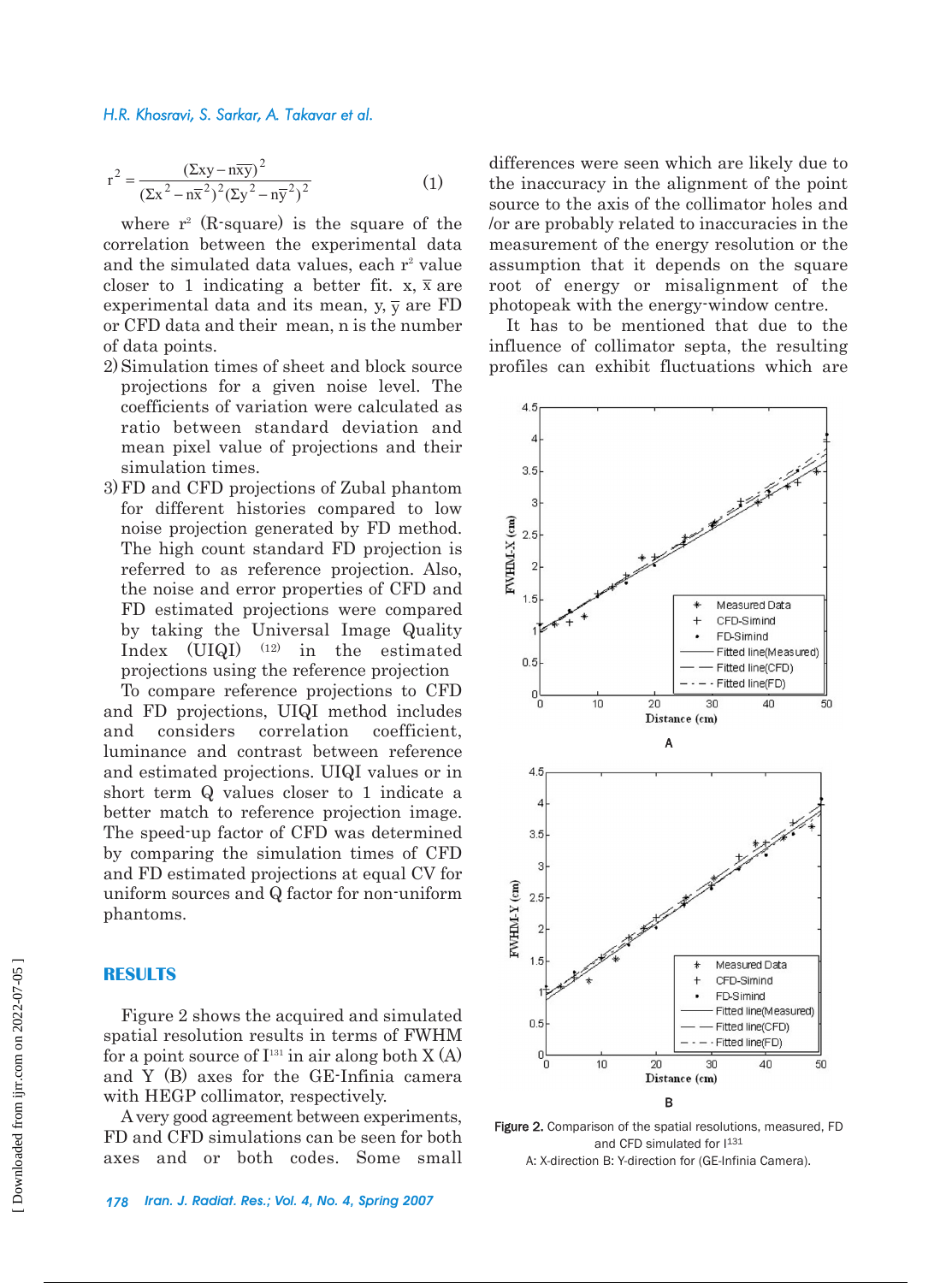## *Monte Carlo acceleration using CFD in I 131 imaging*

difficult to be fitted to a Gaussian function, and that is normal in the case of using septal penetration mode in MC simulations as well as experimental data.

The above value in each cell of table 1 shows the slopes and intercepts of fitted lines to each set of PSF data (experiments and FD & CFD simulations) that represents the values for PSF as a function of the distance between the point source and the collimator face. The values in the second row of each cell in table 1 show the R-square (correlation coefficient) values of FD and CFD simulations that represents the high accuracy of FD and CFD simulations against experimental data  $(r^2>0.97)$ . The system PSF exhibits a linear behavior, in either directions (X & Y), which can be considered as good criteria to validate CFD code which is in agreement with the results obtained by other researchers (13, 14).

Table 1. System Point Spread Functions for GE-Infinia camera for I<sup>131</sup> with HEGP collimator.

|                   | FWHM-X (cm)                          | FWHM-Y (cm)                          |  |
|-------------------|--------------------------------------|--------------------------------------|--|
| Experiment        | $0.0530x+1.0160$                     | $0.0603x+0.8869$                     |  |
| <b>FD SIMIND</b>  | $0.0577x+0.9743$<br>$(r^2 = 0.9809)$ | $0.0576x+0.9621$<br>$(r^2 = 0.9817)$ |  |
| <b>CFD SIMIND</b> | $0.055x+1.0130$<br>$(r^2 = 0.9924)$  | $0.0621x+0.9642$<br>$(r^2 = 0.9763)$ |  |

Figure 3 shows the sample projections of I131sheet source for CFD and FD MC (top and below rows, respectively) with 0.65, 6.5, 65, 655 million histories from left to right, respectively. The projection images were acquired in a 256×256 matrix with a 0.221 cm pixel sizes. The CV values have been indicated for each projection. As one can see on the figure, the CV values of CFD-SIMIND for the same photon histories are less than FD-SIMIND and the excellent uniformity of CFD images can be easily seen.

As seen in figure 4, the CV against CPU time in a semi-logarithmic scale for uniform cubic block sources for  $I<sup>131</sup>$ . In this study projection images of a cubic phantom filled with  $I<sup>131</sup>$  has been simulated using both CFD

| <b>GRO</b> | $CV = 0.0044$ | $CV = 0.0028$ | $CV = 0.0008$ | $CV = 0.0001$ |
|------------|---------------|---------------|---------------|---------------|
| E          | 0.9285        | $CV = 0.0119$ | $CV = 0.0034$ | $CV = 0.0009$ |

Figure 3. Sample comparisons of quality and CV values for  $1^{131}$ sheet source with 0.65, 6.5, 65, 655 million histories from left to right, respectively. The CV values have been written for each projection.

and FD. The computation time of CFD-MC is much less than FD-MC for the same CV value. In order to get to the same CV values, it takes 10 times less with CFD in comparison with FD method.



Figure 4. log CV vs CPU time in block source using FD (dashed line) and CFD (solid line) for I131 isotope.

Simulated projections of the extended emission distribution in the Zubal phantom are shown in figure 5. The estimated projections are based on 8×107 photon histories generated using CFD and FD. Figure 5B shows CFD projection of Zubal phantom, and figure 5C shows FD projection of the same phantom. As a reference, a projection based on standard FD and 2×109 photon histories is included in top row.

It is clearly visible that for equivalent numbers of simulated photon histories, the estimated projections generated with CFD are less noisy than estimated projections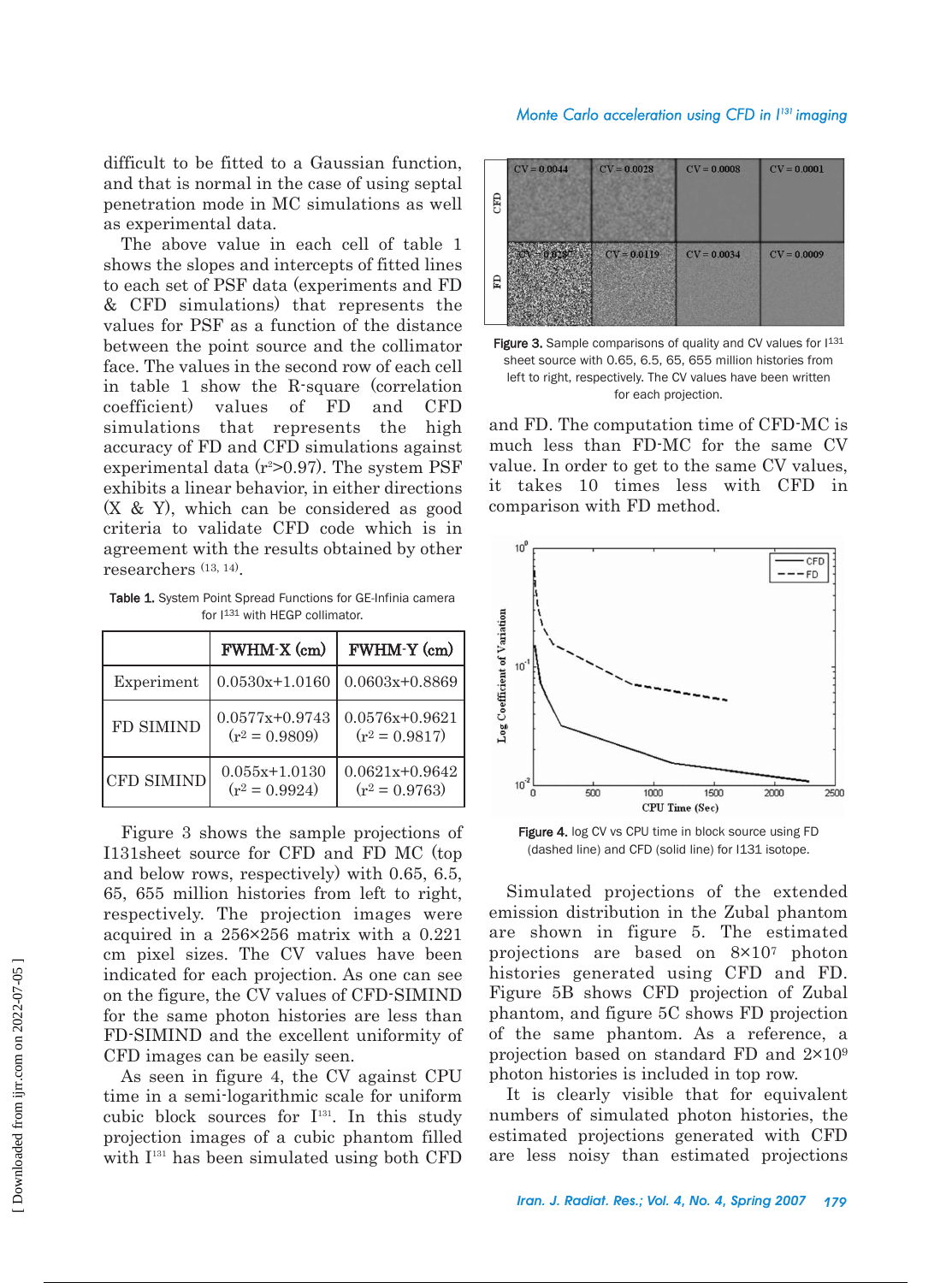

Figure 5. Simulated projections of Zubal Phantom for  $8\times10^{7}$  Figure 1. Figure 5. Simulated projections of Zubal Phantom for  $8\times10^{7}$  than FD in the same UIQI value  $(7)$ . photon histories. Top row is reference projection based on 2×109 photon histories. The below row, B): CFD projection C): FD projection.

generated with FD. This is confirmed by the profiles through the images of extended source projections (figure 6).

Estimated projections generated by CFD are much smoother, and are closer to the reference projection than those generated by FD for equal numbers of photon histories.

Figure 6 illustrates the line profiles of projections shown in reference image (figure 5) A, horizontal line profile; B, vertical line profile. There is good correlation between reference and CFD projection for 8×107 photon histories while there is more fluctuation in profiles for FD projection. But the line profiles are almost the same as CFD method (with  $8\times10^{7}$ ) when using  $4\times10^{8}$ photon histories for FD method.

Figure 7 shows the UIQI (Q factor) as a function of the number of photon histories for CFD and FD. For equal numbers of photon histories, CFD produces projections which have a Q factor which is higher than that for FD.

It has been shown the speed up factor for CFD-SIMIND relative to FD-SIMIND as a function of UIQI and number of generated photon histories, is from 10 to 80 times more



Figure 7. UIQI (Q) values as a function of photon history for FD method (dashed line) and CFD method (solid line).



Figure 6. line profiles of different projections. A) Horizontal line profile. B) Vertical line profile for Reference (solid line), FD method (dotted line) and CFD method (dashed line).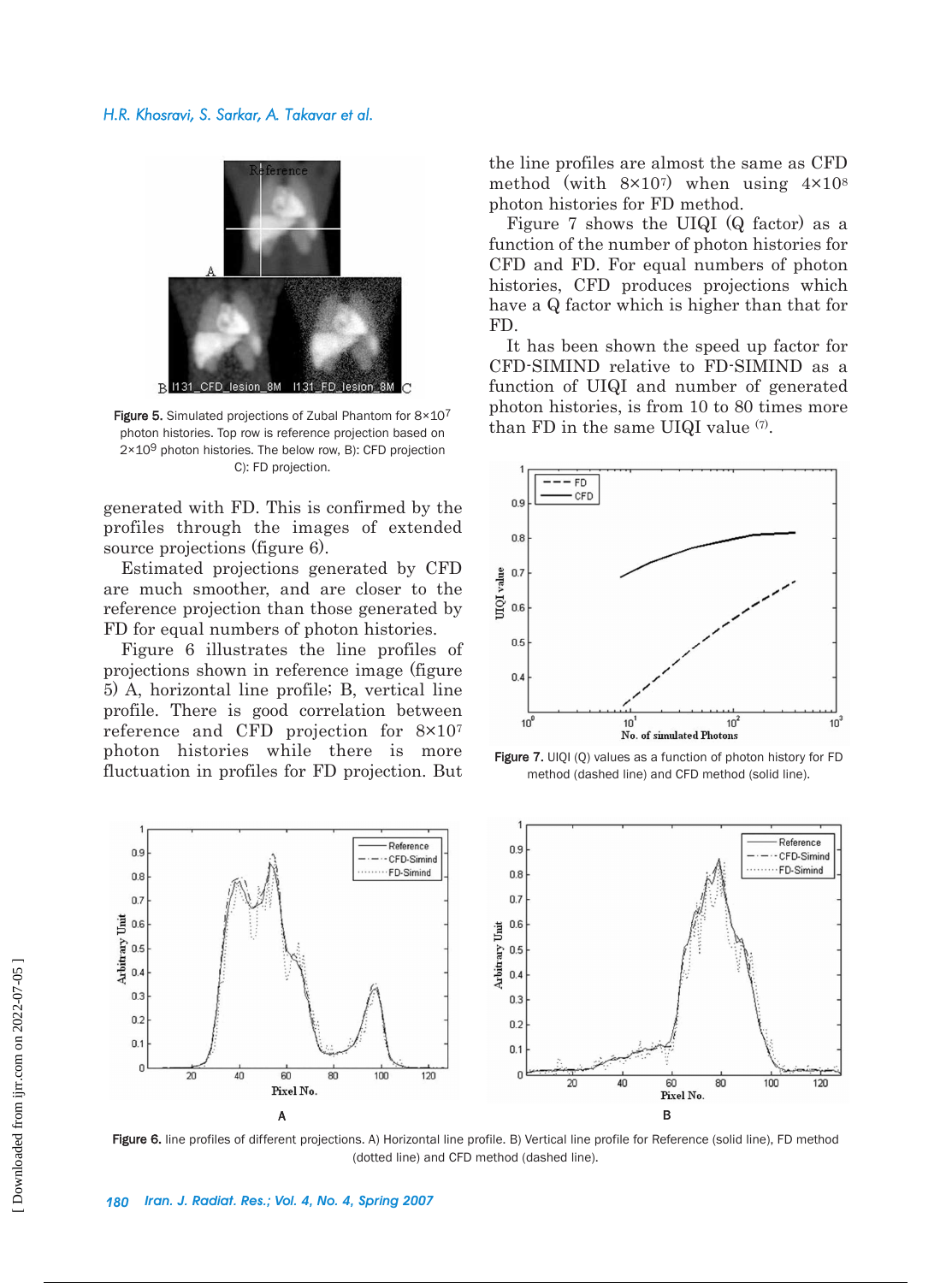#### *Monte Carlo acceleration using CFD in I 131 imaging*

## **DISCUSSION**

One of the most important features of MC technique is its ability to compensate image degradation effects such as scatter, attenuation and collimator response (including system spatial resolution and septal penetration) to detect lesion and activity quantification in a planar or SPECT study, specially when using medium and high energy photons like  $I<sup>131</sup>$  for quantitative estimation of activity in radionuclide therapy.

The results of both the standard FD and CFD in this study, using point and extended sources in the uniform and non-uniform phantoms, (Zubal), have shown similar results, bearing in mind that for the same degree of accuracy the CFD technique is faster than FD.

Matching measured and Simulated PSF of camera system is a good criterion for validation of CFD code. Although the CFD is based on spatial averaging over point source position due to convolution process, it doesn't include the effects of hole patterns. However, for the distances to the collimator and pixel size used in the planar or SPECT acquisitions in nuclear medicine, these effects, are of minor importance on the CFD results.

To implement MC technique in routine clinical use, it should be accurate enough and as fast as possible. The best way to compensate for image degradation factors is through the accurate modeling of these effects in an iterative reconstruction algorithm (7, 8, 16). Recently, efficient modeling of collimator and crystal scattering, and the images of lead X-rays produced in the collimator have also been developed (7-15, 17). However, radionuclides such as  $I^{131}$  further complicate such modeling due to the moderate-to-high energies of photons they emit.  $I<sup>131</sup>$  emits 364 keV photons with an abundance of 0.81 and additional photons with different abundances that all of them were implemented to isotope routine in CFD code.

In case of penetration, photon paths often deviate more from the path parallel to the collimator hole axis as compared to the situation described for simple distancedependent camera response, which included collimator blurring and intrinsic camera resolution. Therefore in this case, the blurring kernel was modified by using the new collimator subroutine that had been implemented to SIMIND program. The inclusion of these features, however, makes simulation significantly slower. Thus, the problem is to perform the calculations fast enough to be applied practically in iterative reconstruction.

The simulated scatter projections should be converged as fast as possible, if MC is to be used for model-based iterative reconstruction. The CFD generated projections is based on 107 photon histories which correspond fairly well to the reference projection (figure 5). The speed up factor by using CFD is more than 10 times.

For many years, our department has been doing targeted radiotherapy without using planar or SPECT images as an estimation of activity in the organs and this work is the first step toward using MC as a tool to compensate image degradation effects in nuclear medicine images for quantitative application in radionuclide therapy.

#### **CONCLUSION**

CFD as a practical method for accelerating MC simulation in planar and SPECT imaging has been modeled and developed into the SIMIND MC program for accurate photon distribution estimates. Accuracy of this simulation method was evaluated using the point spread function measurement has been compared to conventional FD-MC and validated with experimental results acquired from a GE Infinia and ADAC EPIC Argus gamma camera. When using the CFD method, simulation times have been cut by a factor of at least 10 compared to standard variance reduction techniques.

# **ACKNOWLEDGEMENT**

The authors thank Dr. Troy Farncombe